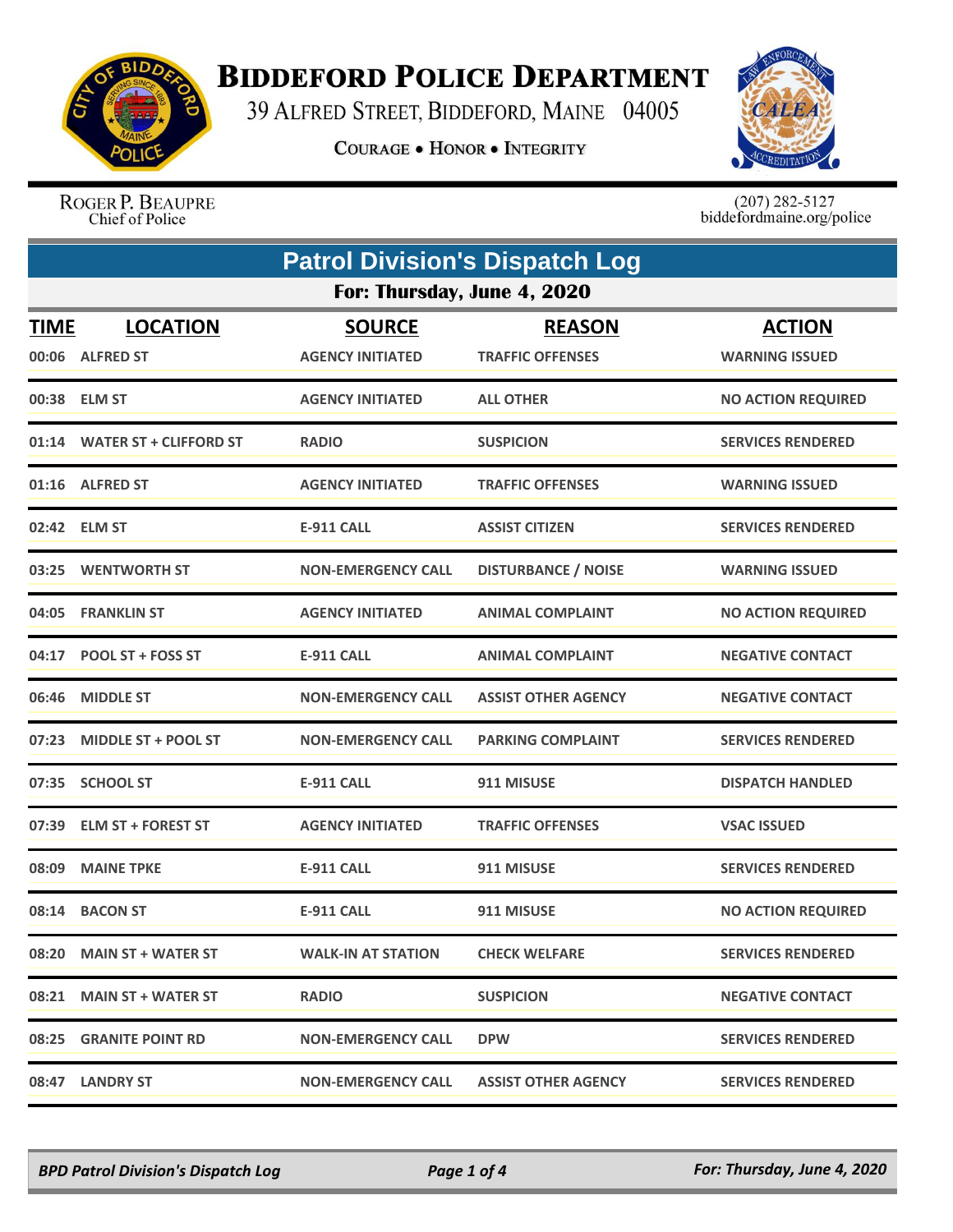| <b>TIME</b> | <b>LOCATION</b><br>08:54 MAY ST | <b>SOURCE</b><br><b>NON-EMERGENCY CALL</b> | <b>REASON</b><br><b>CRIM THREAT / TERRORIZING</b>   | <b>ACTION</b><br><b>REPORT TAKEN</b> |
|-------------|---------------------------------|--------------------------------------------|-----------------------------------------------------|--------------------------------------|
|             | 10:33 LYNN AVE                  | <b>AGENCY INITIATED</b>                    | <b>ANIMAL COMPLAINT</b>                             | <b>SERVICES RENDERED</b>             |
|             | 10:34 MILLER AVE                | <b>NON-EMERGENCY CALL</b>                  | UNEMPLOYMENT FRAUD                                  | <b>REPORT TAKEN</b>                  |
|             | 11:23 HILL ST                   | <b>AGENCY INITIATED</b>                    | <b>PROTECTION FROM ABUSE SERVIC</b>                 | <b>NEGATIVE CONTACT</b>              |
|             | 11:33 ALFRED ST                 | <b>RADIO</b>                               | <b>SUSPICION</b>                                    | <b>VEHICLE TOWED</b>                 |
|             | 12:20 FOX FARM RD               | <b>NON-EMERGENCY CALL</b>                  | <b>CHECK WELFARE</b>                                | <b>SERVICES RENDERED</b>             |
|             | 12:29 DECARY RD                 | <b>NON-EMERGENCY CALL</b>                  | <b>HARASSMENT</b>                                   | <b>REPORT TAKEN</b>                  |
|             | 12:45 ALFRED ST                 | <b>NON-EMERGENCY CALL</b>                  | <b>SUSPICION</b>                                    | <b>SERVICES RENDERED</b>             |
|             | 12:47 HORRIGAN CT               | <b>NON-EMERGENCY CALL</b>                  | <b>CODES ENFORCEMENT</b>                            | <b>SERVICES RENDERED</b>             |
| 13:27       | <b>GOLDTHWAITE LN</b>           | <b>NON-EMERGENCY CALL</b>                  | <b>ANIMAL COMPLAINT</b>                             | <b>SERVICES RENDERED</b>             |
|             | 14:03 SACO FALLS WAY            | <b>NON-EMERGENCY CALL</b>                  | <b>CHECK WELFARE</b>                                | <b>SERVICES RENDERED</b>             |
|             | 14:15 ALFRED ST                 | <b>NON-EMERGENCY CALL</b>                  | <b>DISTURBANCE / NOISE</b>                          | <b>REPORT TAKEN</b>                  |
|             | 14:21 HAZEL ST                  | <b>WALK-IN AT STATION</b>                  | <b>CRIM THREAT / TERRORIZING</b>                    | <b>REPORT TAKEN</b>                  |
|             | 14:31 SUMMER ST                 | <b>E-911 CALL</b>                          | <b>DOMESTIC COMPLAINTS</b>                          | <b>REPORT TAKEN</b>                  |
|             | 15:09 ALFRED ST                 | <b>NON-EMERGENCY CALL</b>                  | <b>PARKING COMPLAINT</b>                            | <b>SERVICES RENDERED</b>             |
|             | 15:35 BOULDER WAY               | <b>AGENCY INITIATED</b>                    | <b>SUSPICION</b>                                    | <b>SERVICES RENDERED</b>             |
|             | 16:03 WILLIAMS CT               | <b>NON-EMERGENCY CALL</b>                  | <b>PARKING COMPLAINT</b>                            | <b>SERVICES RENDERED</b>             |
|             | 16:12 ALFRED ST                 | <b>WALK-IN AT STATION</b>                  | <b>PAPERWORK</b>                                    | <b>SERVICES RENDERED</b>             |
|             | 16:13 ALFRED ST                 | <b>NON-EMERGENCY CALL</b>                  | <b>ARTICLES LOST/FOUND</b>                          | <b>REPORT TAKEN</b>                  |
|             | 16:17 POOL ST                   | <b>AGENCY INITIATED</b>                    | <b>TRAFFIC OFFENSES</b>                             | <b>WARNING ISSUED</b>                |
|             | 16:22 ALFRED ST                 | <b>AGENCY INITIATED</b>                    | <b>TRAFFIC OFFENSES</b>                             | <b>WARNING ISSUED</b>                |
|             | <b>16:49 VINE ST</b>            | <b>NON-EMERGENCY CALL</b>                  | <b>ANIMAL COMPLAINT</b>                             | <b>SERVICES RENDERED</b>             |
|             | 16:54 SOUTH ST + WILLIAMS CT    | <b>AGENCY INITIATED</b>                    | <b>JUVENILE OFFENSES</b>                            | <b>SERVICES RENDERED</b>             |
|             | 17:17 CHARLES AVE               | <b>NON-EMERGENCY CALL</b>                  | <b>CIVIL COMPLAINT</b>                              | <b>CIVIL COMPLAINT</b>               |
|             | 17:36 BIRCH ST                  | E-911 CALL                                 | <b>DEATH ATTENDED &amp; UNATTENDED REPORT TAKEN</b> |                                      |

*BPD Patrol Division's Dispatch Log Page 2 of 4 For: Thursday, June 4, 2020*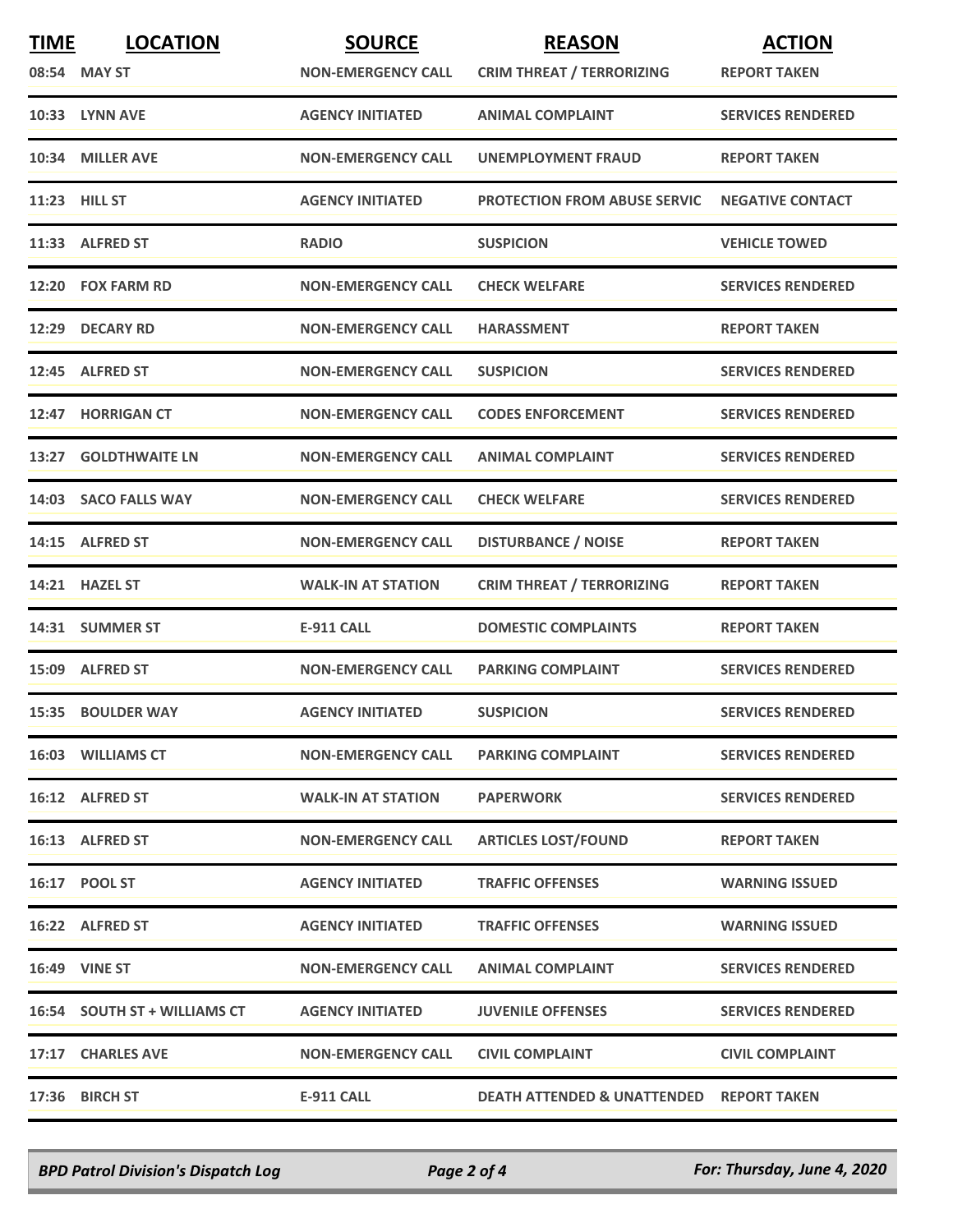| <b>TIME</b> | <b>LOCATION</b>              | <b>SOURCE</b>             | <b>REASON</b>                             | <b>ACTION</b>               |
|-------------|------------------------------|---------------------------|-------------------------------------------|-----------------------------|
|             | 17:42 PARKSIDE DR            | <b>AGENCY INITIATED</b>   | <b>SUSPICION</b>                          | <b>SERVICES RENDERED</b>    |
|             | 18:25 ALFRED ST + SUMMIT ST  | <b>AGENCY INITIATED</b>   | <b>TRAFFIC OFFENSES</b>                   | <b>WARNING ISSUED</b>       |
|             | 18:41 SOUTHVIEW DR           | <b>NON-EMERGENCY CALL</b> | <b>HARASSMENT</b>                         | <b>NO VIOLATION</b>         |
|             | 19:08 THORNTON ST            | <b>NON-EMERGENCY CALL</b> | <b>TRESPASSING</b>                        | <b>GONE ON ARRIVAL</b>      |
|             | 19:21 SPRUCE ST              | <b>E-911 CALL</b>         | <b>SUSPICION</b>                          | <b>UNFOUNDED</b>            |
|             | 19:25 WENTWORTH ST           | <b>NON-EMERGENCY CALL</b> | <b>ARTICLES LOST/FOUND</b>                | <b>ITEM REMOVED</b>         |
|             | 19:44 ALFRED ST              | <b>NON-EMERGENCY CALL</b> | <b>THEFT</b>                              | <b>CIVIL COMPLAINT</b>      |
|             | 19:46 ALFRED ST              | <b>AGENCY INITIATED</b>   | <b>TRAFFIC OFFENSES</b>                   | <b>WARNING ISSUED</b>       |
|             | 20:01 MYRTLE ST + ALFRED ST  | <b>AGENCY INITIATED</b>   | <b>THEFT</b>                              | <b>SERVICES RENDERED</b>    |
|             | 20:21 ELM ST                 | <b>AGENCY INITIATED</b>   | <b>TRAFFIC OFFENSES</b>                   | <b>WARNING ISSUED</b>       |
|             | 20:41 BIRCH ST               | <b>NON-EMERGENCY CALL</b> | <b>DISTURBANCE / NOISE</b>                | <b>UNABLE TO LOCATE</b>     |
|             | 20:49 HILL ST + ACORN ST     | <b>AGENCY INITIATED</b>   | <b>TRAFFIC OFFENSES</b>                   | <b>WARNING ISSUED</b>       |
|             | 21:02 ELM ST                 | <b>AGENCY INITIATED</b>   | <b>TRAFFIC OFFENSES</b>                   | <b>WARNING ISSUED</b>       |
|             | 21:07 POOL ST + FOSS ST      | <b>AGENCY INITIATED</b>   | <b>TRAFFIC OFFENSES</b>                   | <b>WARNING ISSUED</b>       |
|             | 21:11 ALFRED ST + MAY ST     | <b>AGENCY INITIATED</b>   | <b>TRAFFIC OFFENSES</b>                   | <b>WARNING ISSUED</b>       |
|             | 21:20 ALFRED ST              | <b>NON-EMERGENCY CALL</b> | <b>POLICE INFORMATION</b>                 | <b>SERVICES RENDERED</b>    |
|             | 21:22 MAIN ST                | <b>NON-EMERGENCY CALL</b> | <b>SUSPICION</b>                          | <b>GONE ON ARRIVAL</b>      |
|             | 21:36 ALFRED ST + ROBERTS ST | <b>AGENCY INITIATED</b>   | <b>TRAFFIC OFFENSES</b>                   | <b>VSAC ISSUED</b>          |
|             | 21:41 STATE ST               | <b>NON-EMERGENCY CALL</b> | ATTEMPTED/THREATENED SUICIDE REPORT TAKEN |                             |
|             | 21:44 MAY ST + ROUND HILL ST | <b>AGENCY INITIATED</b>   | <b>TRAFFIC OFFENSES</b>                   | <b>WARNING ISSUED</b>       |
|             | 21:47 HILL ST                | <b>NON-EMERGENCY CALL</b> | <b>THEFT</b>                              | <b>SERVICES RENDERED</b>    |
|             | 21:56 CENTER ST + KOSSUTH ST | <b>AGENCY INITIATED</b>   | <b>PAPERWORK</b>                          | <b>PAPERWORK NOT SERVED</b> |
|             | 21:57 WEST ST                | <b>AGENCY INITIATED</b>   | <b>TRAFFIC OFFENSES</b>                   | <b>VSAC ISSUED</b>          |
|             | 22:13 ELM ST                 | <b>AGENCY INITIATED</b>   | <b>TRAFFIC OFFENSES</b>                   | <b>WARNING ISSUED</b>       |
|             | 22:18 ELM ST                 | <b>AGENCY INITIATED</b>   | <b>TRAFFIC OFFENSES</b>                   | <b>WARNING ISSUED</b>       |

*BPD Patrol Division's Dispatch Log Page 3 of 4 For: Thursday, June 4, 2020*